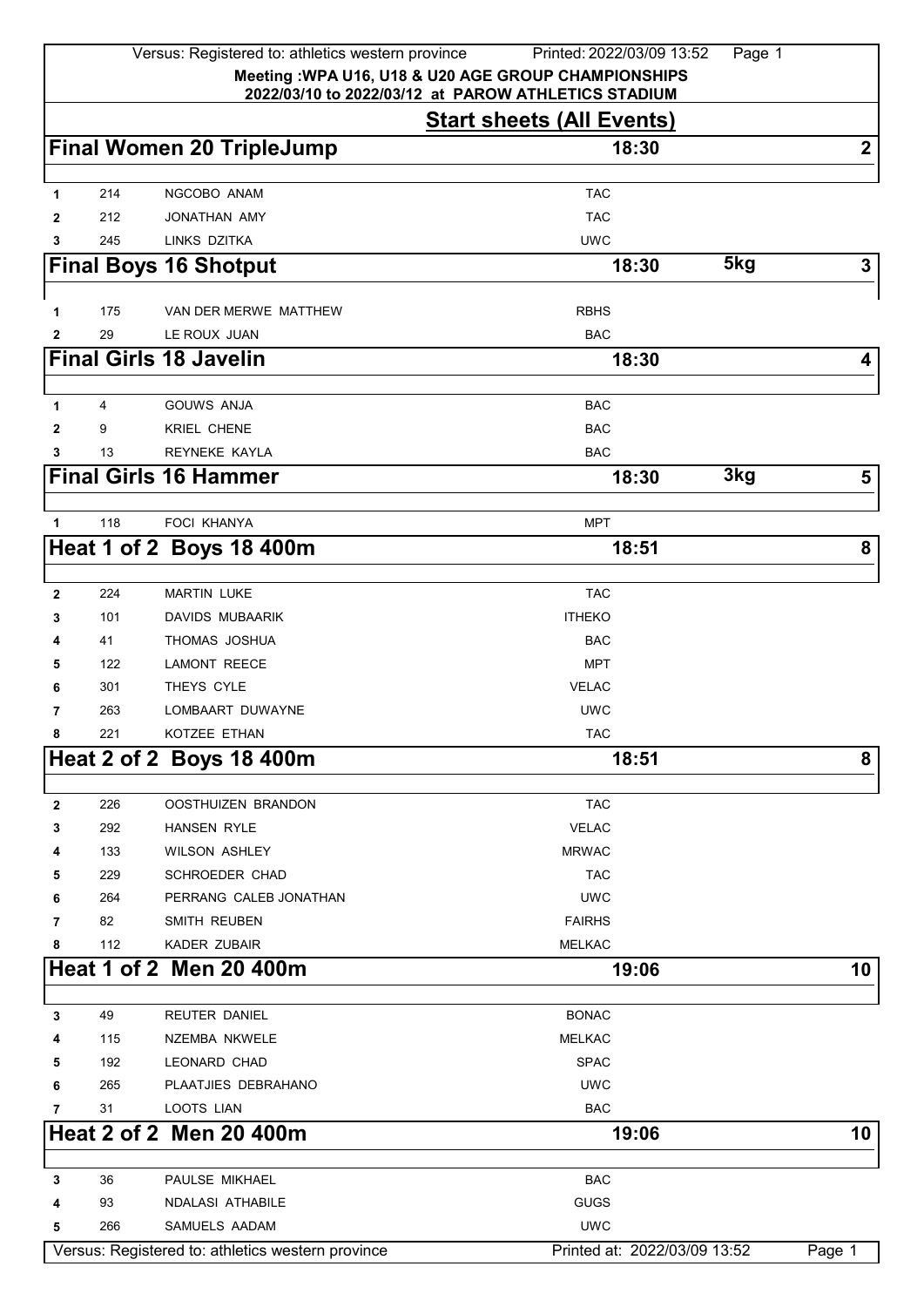|              |                | Versus: Registered to: athletics western province | Printed: 2022/03/09 13:52<br>Page 2                                                                        |        |
|--------------|----------------|---------------------------------------------------|------------------------------------------------------------------------------------------------------------|--------|
|              |                |                                                   | Meeting: WPA U16, U18 & U20 AGE GROUP CHAMPIONSHIPS<br>2022/03/10 to 2022/03/12 at PAROW ATHLETICS STADIUM |        |
| 6            | 199            | YON DIONDRE                                       | <b>SPAC</b>                                                                                                |        |
| 7            | 311            | CHEPAPE TUMELO                                    | <b>VOB</b>                                                                                                 |        |
|              |                | <b>Final Girls 16 TripleJump</b>                  | 19:15                                                                                                      | 11     |
| $\mathbf{1}$ | 142            | <b>BOER JORDAN</b>                                | <b>PRLVAL</b>                                                                                              |        |
|              |                | <b>Final Boys 18 Shotput</b>                      | 19:15                                                                                                      | 12     |
| 1            | 22             | <b>BURGESS JORDAN</b>                             | <b>BAC</b>                                                                                                 |        |
| 2            | 91             | <b>MTEBENI KARABO</b>                             | <b>GUGS</b>                                                                                                |        |
| 3            | 120            | ANDRIES NATHAN                                    | <b>MPT</b>                                                                                                 |        |
|              |                | <b>Final Girls 18 Hammer</b>                      | 19:15                                                                                                      | 13     |
|              |                |                                                   |                                                                                                            |        |
| 1            | 14             | <b>SMIT CARLI</b>                                 | <b>BAC</b>                                                                                                 |        |
| 2            | 217            | <b>SERROTTI CHLOE</b>                             | <b>TAC</b>                                                                                                 |        |
| 3            | $\overline{2}$ | <b>CRONJE CHARLOTTE</b>                           | <b>BAC</b>                                                                                                 |        |
| 4            | 119            | PAULSE TAMLYNN                                    | <b>MPT</b>                                                                                                 |        |
|              |                | Final Girls 16 3000m                              | 19:25                                                                                                      | 14     |
| 1            | 18             | <b>VENTER ALICE</b>                               | <b>BAC</b>                                                                                                 |        |
| 2            | 60             | <b>JANSEN DAMICA</b>                              | EAC                                                                                                        |        |
|              |                | <b>Final Women 20 Javelin</b>                     | 19:30                                                                                                      | 15     |
|              |                |                                                   |                                                                                                            |        |
|              | 3              | DU PLESSIS STEFANI                                | <b>BAC</b>                                                                                                 |        |
|              |                | Final Boys 16 3000m                               | 19:40                                                                                                      | 16     |
|              |                |                                                   |                                                                                                            |        |
| 1            | 69             | <b>OPPERMAN JAIDEN</b>                            | EAC                                                                                                        |        |
| 2            | 174            | <b>SCOTT ROBERT</b>                               | <b>RBHS</b>                                                                                                |        |
| 3            | 155            | JOHNSON JAMIAL                                    | PRLVAL                                                                                                     |        |
|              | 316            | <b>HACKING GRANT</b>                              | <b>VOB</b>                                                                                                 |        |
| 5            | 64             | <b>BROWN RUWANDRE</b>                             | EAC                                                                                                        |        |
| 6            | 170            | <b>MCWILLIAM TROY</b>                             | <b>RBHS</b>                                                                                                |        |
| 7            | 319            | KUBOBONKE PENDU                                   | <b>VOB</b>                                                                                                 |        |
|              |                | Final Girls 18 3000m                              | 19:53                                                                                                      | 17     |
| 1            | 305            | <b>GALANT SAMA</b>                                | <b>VOB</b>                                                                                                 |        |
| 2            | 307            | <b>JACK KIETA</b>                                 | <b>VOB</b>                                                                                                 |        |
| 3            | 125            | APRIL LEE-ANN                                     | <b>MRWAC</b>                                                                                               |        |
| 4            | 128            | <b>MBASA MICHEALA</b>                             | <b>MRWAC</b>                                                                                               |        |
|              |                | <b>Final Girls 18 TripleJump</b>                  | 20:00                                                                                                      | 18     |
|              |                |                                                   |                                                                                                            |        |
| 1            | 53             | <b>HULLEY LIVIA</b>                               | <b>DFM</b>                                                                                                 |        |
| 2            | 211            | HAMMAN-JOHNSON RENCHA                             | <b>TAC</b>                                                                                                 |        |
|              |                | <b>Final Men 20 Shotput</b>                       | 20:00                                                                                                      | 19     |
| 1            | 203            | SMIT CHRISTOPHER                                  | <b>STRAND</b>                                                                                              |        |
| 2            | 40             | SOEKOE PIETER DIRK                                | <b>BAC</b>                                                                                                 |        |
| 3            | 202            | <b>HARRIS VIAAN</b>                               | <b>STRAND</b>                                                                                              |        |
| 4            | 46             | <b>GELDENHUYS NICO</b>                            | <b>BELHS</b>                                                                                               |        |
|              |                | Versus: Registered to: athletics western province | Printed at: 2022/03/09 13:52                                                                               | Page 2 |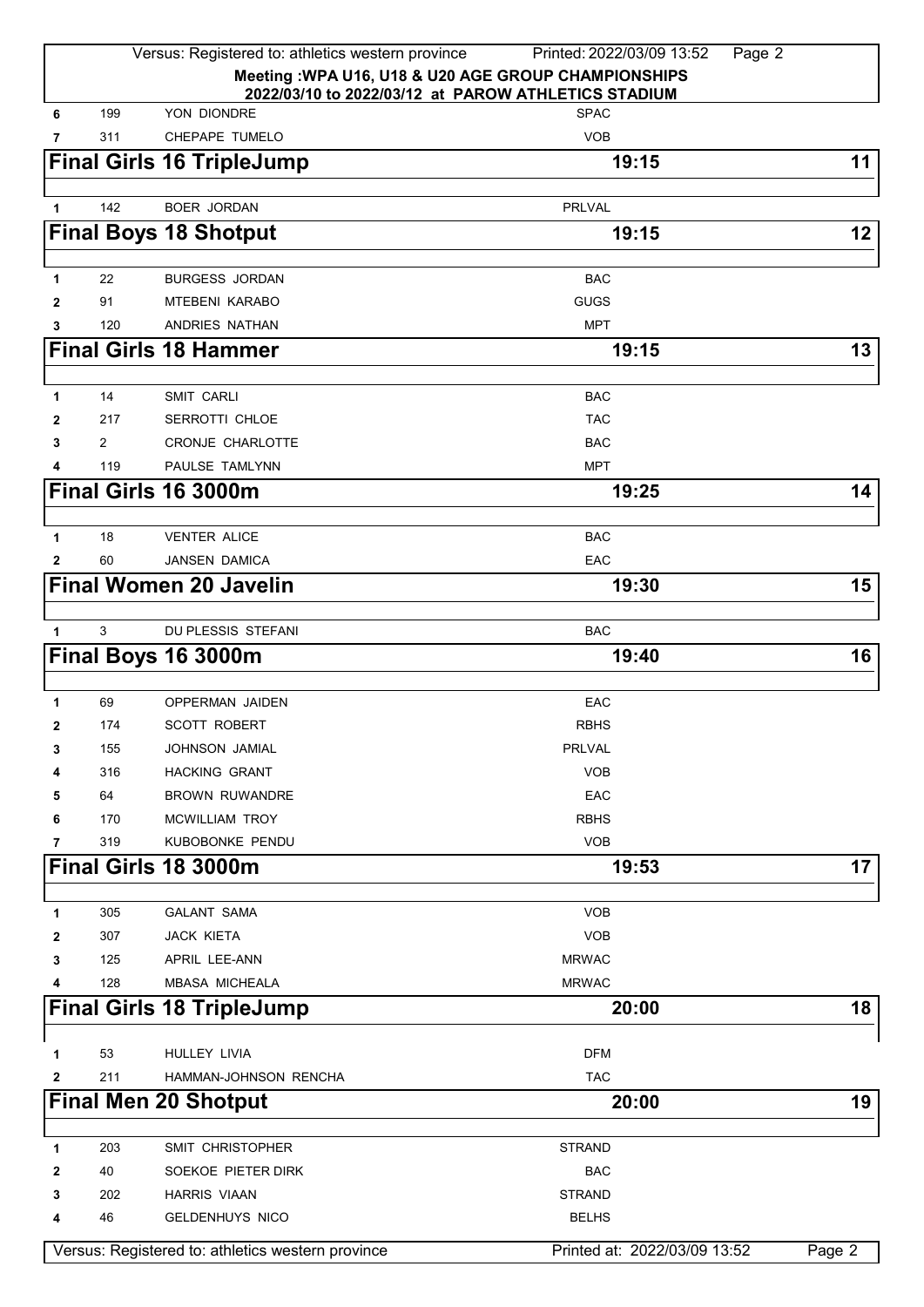|                |              | Versus: Registered to: athletics western province<br>Meeting : WPA U16, U18 & U20 AGE GROUP CHAMPIONSHIPS<br>2022/03/10 to 2022/03/12 at PAROW ATHLETICS STADIUM | Printed: 2022/03/09 13:52    | Page 3 |        |
|----------------|--------------|------------------------------------------------------------------------------------------------------------------------------------------------------------------|------------------------------|--------|--------|
| 5              | 234          | ARENDSE JARRED                                                                                                                                                   | <b>ULTRA</b>                 |        |        |
|                |              | <b>Final Women 20 Hammer</b>                                                                                                                                     | 20:00                        |        | 20     |
|                |              |                                                                                                                                                                  |                              |        |        |
| $\mathbf{1}$   | 11           | <b>OOSTHUIZEN ANJA</b>                                                                                                                                           | <b>BAC</b>                   |        |        |
|                |              | Final Boys 18 3000m                                                                                                                                              | 20:08                        |        | 21     |
|                |              |                                                                                                                                                                  |                              |        |        |
| 1              | 168          | LOMBARD BERNARD                                                                                                                                                  | <b>RBHS</b>                  |        |        |
| 2              | 65           | <b>HENDRICKS VINCHINO</b>                                                                                                                                        | EAC                          |        |        |
| 3              | 295          | <b>KARSTEN LUCA</b>                                                                                                                                              | <b>VELAC</b>                 |        |        |
| 4              | 89           | MALIWA NHLANHLA                                                                                                                                                  | <b>GUGS</b>                  |        |        |
| 5              | 312          | CIMANI MSINDISI                                                                                                                                                  | <b>VOB</b>                   |        |        |
| 6              | 134          | <b>SNAYERS SERGIO</b>                                                                                                                                            | <b>MSA</b>                   |        |        |
| $\overline{7}$ | 326          | TITUS CHARLTON                                                                                                                                                   | <b>VOB</b>                   |        |        |
|                |              | Final Women 20 3000m                                                                                                                                             | 20:21                        |        | 22     |
|                |              |                                                                                                                                                                  |                              |        |        |
| 1              | 143          | <b>CILLIERS MARIETJIE</b>                                                                                                                                        | <b>PRLVAL</b>                |        |        |
| 2              | 306          | <b>JACK ASHA</b>                                                                                                                                                 | <b>VOB</b>                   |        |        |
| 3              | 308          | <b>OCUINNEAGAIN CAITLIN</b>                                                                                                                                      | <b>VOB</b>                   |        |        |
|                |              | <b>Final Girls 16 Javelin</b>                                                                                                                                    | 20:30                        | 500g   | 23     |
|                |              |                                                                                                                                                                  |                              |        |        |
| 1              | 8            | <b>JONES TAYLIA</b>                                                                                                                                              | <b>BAC</b>                   |        |        |
| 2              | 184          | PARIS KELLY-JANE                                                                                                                                                 | <b>SPAC</b>                  |        |        |
| 3              | 118          | <b>FOCI KHANYA</b>                                                                                                                                               | <b>MPT</b>                   |        |        |
| 4              | $\mathbf{1}$ | <b>CHALMERS ALISON</b>                                                                                                                                           | <b>BAC</b>                   |        |        |
| 5              | 204          | <b>BARNARD TAMZIN</b>                                                                                                                                            | <b>TAC</b>                   |        |        |
|                |              | <b>Final Men 20 3000m</b>                                                                                                                                        | 20:36                        |        | 24     |
| 1              | 321          | <b>MAKIBI THEMBE</b>                                                                                                                                             | <b>VOB</b>                   |        |        |
| 2              | 68           | MILES ETHAN                                                                                                                                                      | EAC                          |        |        |
| 3              | 314          | DAVIDSON ROBERT                                                                                                                                                  | <b>VOB</b>                   |        |        |
| 4              | 113          | <b>KALEMBA ESPOIR</b>                                                                                                                                            | <b>MELKAC</b>                |        |        |
| 5              | 135          | DU PLESSIS TJAARD                                                                                                                                                | <b>NEDRC</b>                 |        |        |
| 6              | 320          | MAKHONXA UZUKHANYE                                                                                                                                               | <b>VOB</b>                   |        |        |
|                |              | Heat 1 of 2 Boys 18 800m                                                                                                                                         | 20:50                        |        | 34     |
|                |              |                                                                                                                                                                  |                              |        |        |
| $\mathbf{2}$   | 67           | JACOBS JAHIEM                                                                                                                                                    | EAC                          |        |        |
| 3              | 167          | LEITNER WILLIAM                                                                                                                                                  | <b>RBHS</b>                  |        |        |
| 4              | 260          | JOOSTE WAYLON                                                                                                                                                    | <b>UWC</b>                   |        |        |
| 5              | 51           | <b>WILLIAMS UGANDRIC</b>                                                                                                                                         | <b>BOTTAC</b>                |        |        |
| 6              | 327          | VON LILLIENFELD LIAM                                                                                                                                             | <b>VOB</b>                   |        |        |
| 7              | 90           | MALOYI AYABONGA                                                                                                                                                  | <b>GUGS</b>                  |        |        |
|                |              | Heat 2 of 2 Boys 18 800m                                                                                                                                         | 20:50                        |        | 34     |
|                |              |                                                                                                                                                                  |                              |        |        |
| $\mathbf{2}$   | 123          | ROBSON KAYLEM                                                                                                                                                    | MPT                          |        |        |
| 3              | 318          | KERBELKER ABDUL KAREEM                                                                                                                                           | <b>VOB</b>                   |        |        |
| 4              | 89           | MALIWA NHLANHLA                                                                                                                                                  | <b>GUGS</b>                  |        |        |
| 5              | 166          | <b>HANSEN MATTHEW</b>                                                                                                                                            | <b>RBHS</b>                  |        |        |
| 6              | 83           | <b>GIBSON ANGUS</b>                                                                                                                                              | <b>FHAC</b>                  |        |        |
|                |              | Versus: Registered to: athletics western province                                                                                                                |                              |        |        |
|                |              |                                                                                                                                                                  | Printed at: 2022/03/09 13:52 |        | Page 3 |